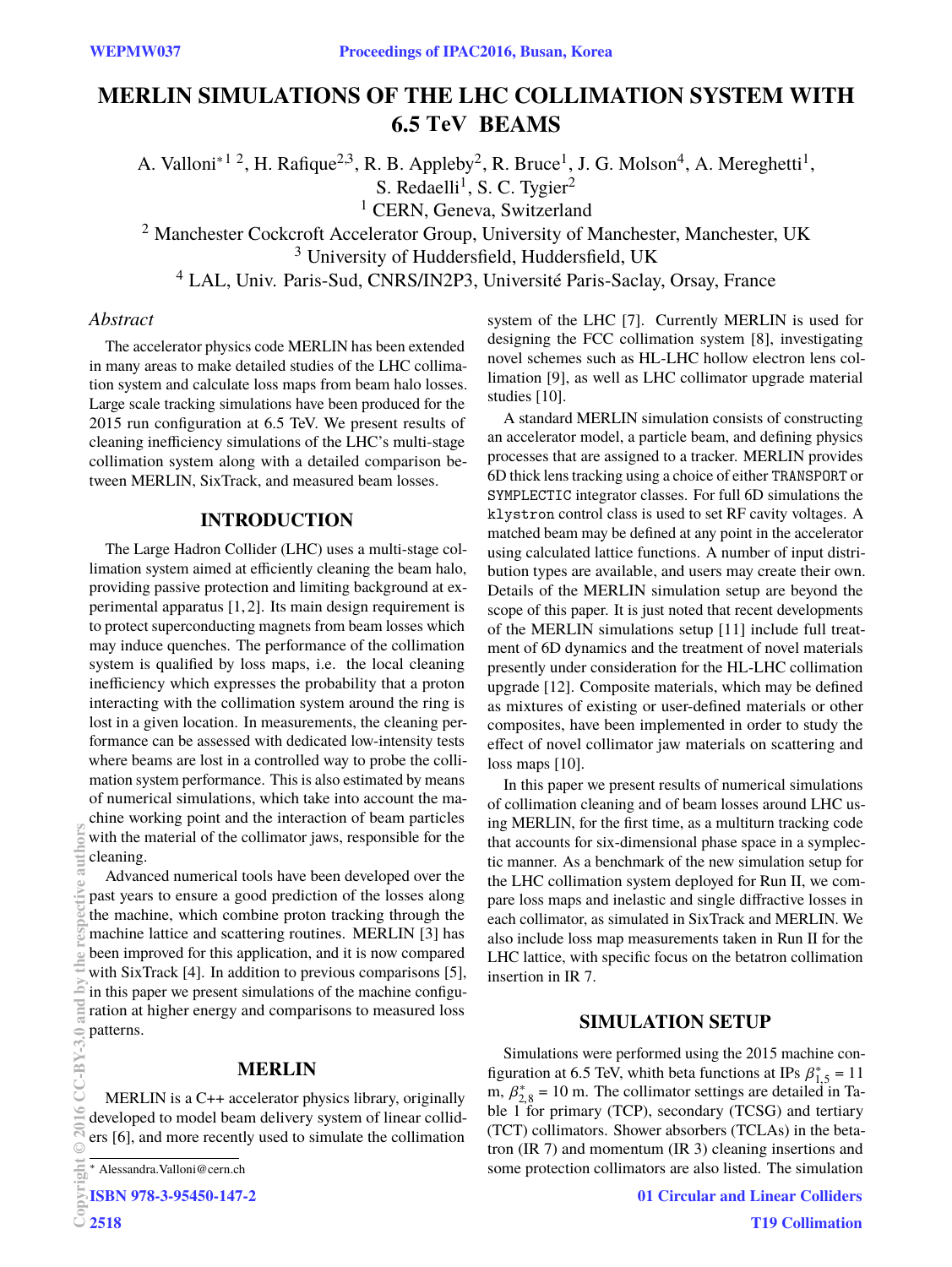inputs in SixTrack and MERLIN are the same and the parameters of the initial distribution are adjusted to reproduce similar impact on the primary collimators. Simulations were performed for the anti-clockwise beam 2.

Table 1: Collimator Half Gaps Expressed in Units of Beam Standard Deviation, Calculated for a Normalized Emittance of 3.5 mm-mrad

| <b>Region</b>   | <b>Collimators</b> | Half-gap                     |
|-----------------|--------------------|------------------------------|
| IR <sub>3</sub> | TCP/TCSG/TCLA      | $15\sigma/18\sigma/20\sigma$ |
| IR <sub>7</sub> | TCP/TCSG/TCLA      | $5.5\sigma/8\sigma/14\sigma$ |
| TR6             | <b>TCDQ/TCSP</b>   | $9.1\sigma/9.1\sigma$        |
| IP1/2/5/8       | <b>TCT</b>         | 37 $\sigma$                  |
|                 |                    |                              |

#### **LOSS MAP COMPARISON**

The beam loss distribution around the ring is estimated by using beam loss monitors (BLMs) [13]. These are ionization chambers located all around the ring to detect beam losses by means of the secondary particle showers emitted when a proton interacts with the vacuum chamber and the surrounding materials. The BLM system provides an interlock mechanism that can trigger an emergency beam dump in the case of high losses in cold or sensitive areas of the machine. By exciting the beam to provoke losses, loss maps may be generated studying the BLM signals around the ring for a given integration time. This is done regularly at the LHC as part of the system validation, using the transverse damper to excite individual bunches in dedicated low-intensity fills.

The simulated loss maps generated by MERLIN and Six-Track are compared to the measured loss maps in Fig. 1. The plot is colour coded: black spikes represent losses in the collimator jaws, red spikes losses in warm elements of the accelerator, and most importantly blue spikes which indicate losses in the superconducting magnets. The top plot shows the BLM signals caused by losses provoked, during operation, in beam 2 in the horizontal plane.

A quantitative comparison between the measured pattern and simualtion results cannot be done without additional energy deposition simulations to reproduce the BLM signal per proton lost in the machine aperture. Thus, only a qualitative comparison can be done, paying attention to possible cross-talk between monitors.

As the beam travels from right to left on these figures, the standard collimation hierarchy is observed with losses mainly in IR 7 (betatron losses), IR 3 (off-momentum losses) and IR 6 (dump protection system). Losses in IR 7 can be observed in greater detail in Fig. 2. The highest losses occur at the primary collimators and the loss levels decay along IR 7, as expected from the three-stage cleaning hierarchy. A small tail, a few orders of magnitude lower than the TCP loss, leaks to the cold magnets in the dispersion suppressor (DS) downstream of IR 7. The location of the highest local cold losses in the ring is the limiting location for the LHC intensity reach from collimation cleaning. While the two simulated





Figure 1: Beam loss distribution around the LHC. On top losses measured with BLMs from a qualification loss map of the betatron collimation system on September 2015 compared to simulations performed with SixTrack (centre) and MERLIN (bottom).

loss maps agree well with the prediction of protons lost in the aperture, some qualitative differences can be observed between simulations and measurements. The measurement indicates a much denser loss pattern, with higher losses in the warm section, but also in the cold arc. This is caused by the shower development, as discussed in [14].

Differences between the two codes are small. Losses in collimators are similar, and the most noticable difference is the magnitude of losses in the DS downstream of the IR 7 collimators.

#### **IMPACT OF ADVANCED SCATTERING**

The MERLIN scattering routine includes a recently improved fit through all available experimental data to calculate the single diffractive proton nucleon cross section [15], and the resulting value is slightly smaller than the one used in SixTrack. This is manifested in the loss maps as fewer losses in the DS region in MERLIN than in SixTrack. The percentage of losses in collimators, cold and warm apertures after 200 turns is shown in Table. 2. MERLIN estimates a larger proportion of losses in the collimators. The integrated inefficiencies observed in the two DS regions are  $5.9 \cdot 10^{-4}$ and 2.7 · 10<sup>−4</sup> for SixTrack and 3.7 · 10<sup>−4</sup> and 1.8 · 10<sup>−4</sup> for<br>MERI IN MERLIN.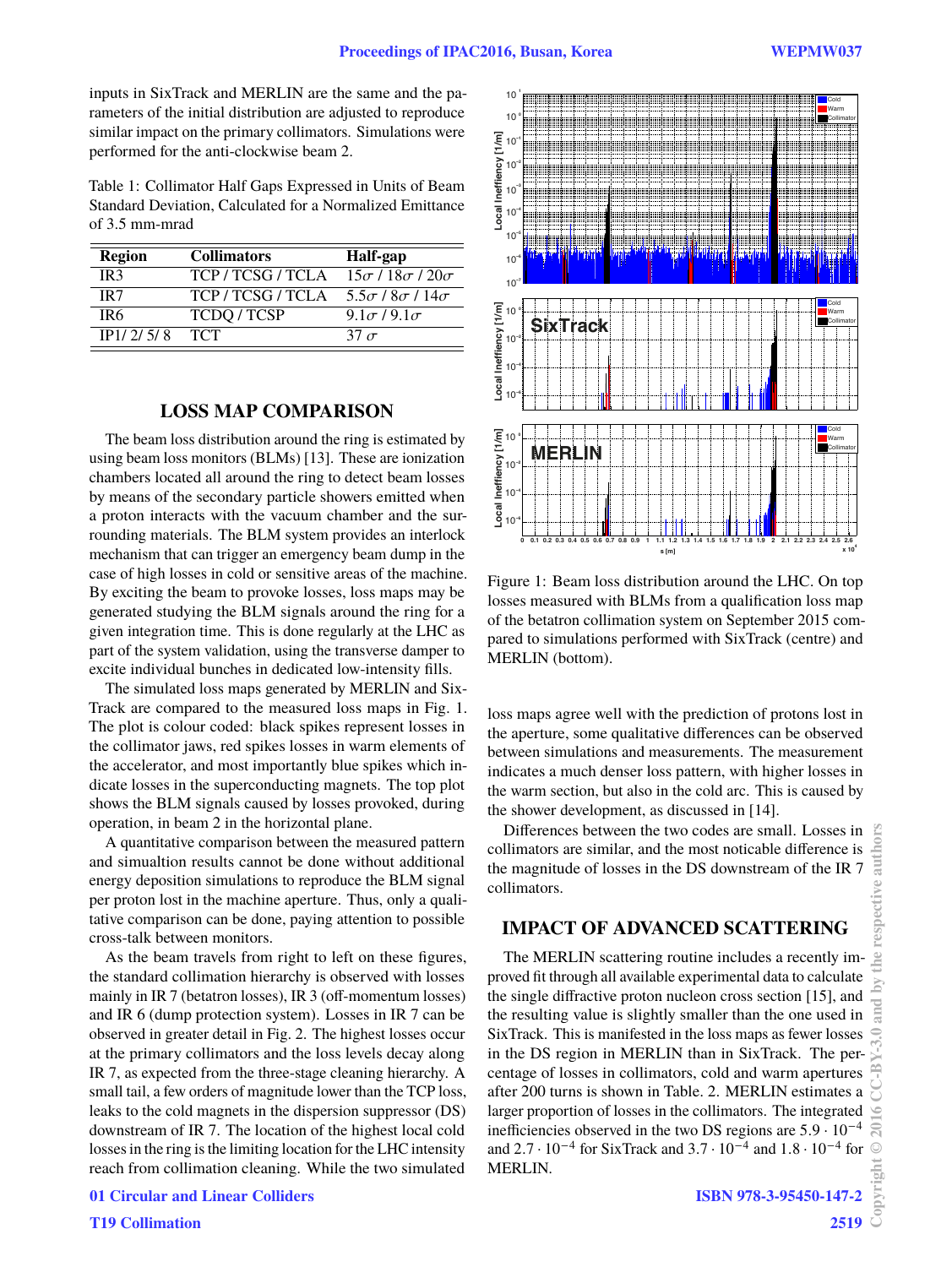

Figure 2: Loss locations in IR 7 (zoom of Fig. 1) from measurement (top), SixTrack (centre) and MERLIN (bottom).

Table 2: Percentage Losses for MERLIN and SixTrack for a  $6.4 \cdot 10^6$  Proton Loss Map Simulation

| Code            | <b>Collimator</b> | Cold   | Warm   |
|-----------------|-------------------|--------|--------|
| <b>MERLIN</b>   | 99.9623           | 0.0362 | 0.0015 |
| <b>SixTrack</b> | 99.9017           | 0.0927 | 0.0055 |

The number of inelastic and single diffractive interactions in named collimators in IR 7 predicted by MERLIN and SixTrack are shown in Fig. 3. Again, it can be seen that MERLIN predicts higher inelastic losses in the horizontal primary collimator in IR 7. On the contrary, the new single diffractive scattering model in MERLIN leads to lower SD events in the collimation system, reflected in the much lower cold losses, typically dominated by this class of events.

# **CONCLUSION**

MERLIN has been benchmarked with SixTrack and a good agreement has been found for the loss maps calculated for the machine configuration at higher energy. The code also shows good qualitative agreement with the measured loss map from the 6.5 TeV flat top configuration of the LHC. The improved model of single diffractive scattering leads to a smaller proton-nucleon cross section in MERLIN when compared to SixTrack. This manifests itself as a reduction in the predicted losses in the dispersion suppressor region Copyright © 2016 CC-BY-3.0 and by the respective also and by the respective also a small complete authors 2520<br>Copyright CC-BY-3.0 and by the respective also a small complete authors 2520<br>CO-BY-3.1 and complete authors 25



Figure 3: Inelastic (above) and single diffractive (below) losses at named collimators in MERLIN and SixTrack.

following the betatron collimation insertion region. More detailed comparison with measurement should be envisaged to address, if possible, which code better reproduces the measured loss patterns at the LHC.

# **REFERENCES**

- [1] R. W. Assmann, "Proceedings of the LHC Project Workshop-Chamonix XIV", Chamonix, France, p. 261, 2005.
- [2] R. W. Assmann *et al.*, "The final collimation system for the LHC", in *Proc. of EPAC'06*, Edinburgh, Scotland, paper TUODFI01, p. 986.
- [3] https://github.com/MERLIN-Collaboration/ MERLIN
- [4] http://SixTrack.web.cern.ch/SixTrack/
- [5] M. Serluca, *et al.*, "Comparison of Merlin/SixTrack for LHC collimation studies", in *Proc. of IPAC'14*, Dresden, Germany, paper MOPRO046, p. 185.
- [6] F. Poirier *et al.*, "An ILC main linac simulation package based on MERLIN", in *Proc. of EPAC'06*, Edinburgh, Scotland, paper MOPLS065, p. 694.
- [7] J. G. Molson *et al.*, "Simulating the LHC collimation system with the accelerator physics library MERLIN, and loss map results", *Proc. of ICAP'12*, Rostock, Germany, paper MOABC3, p. 12.

2520